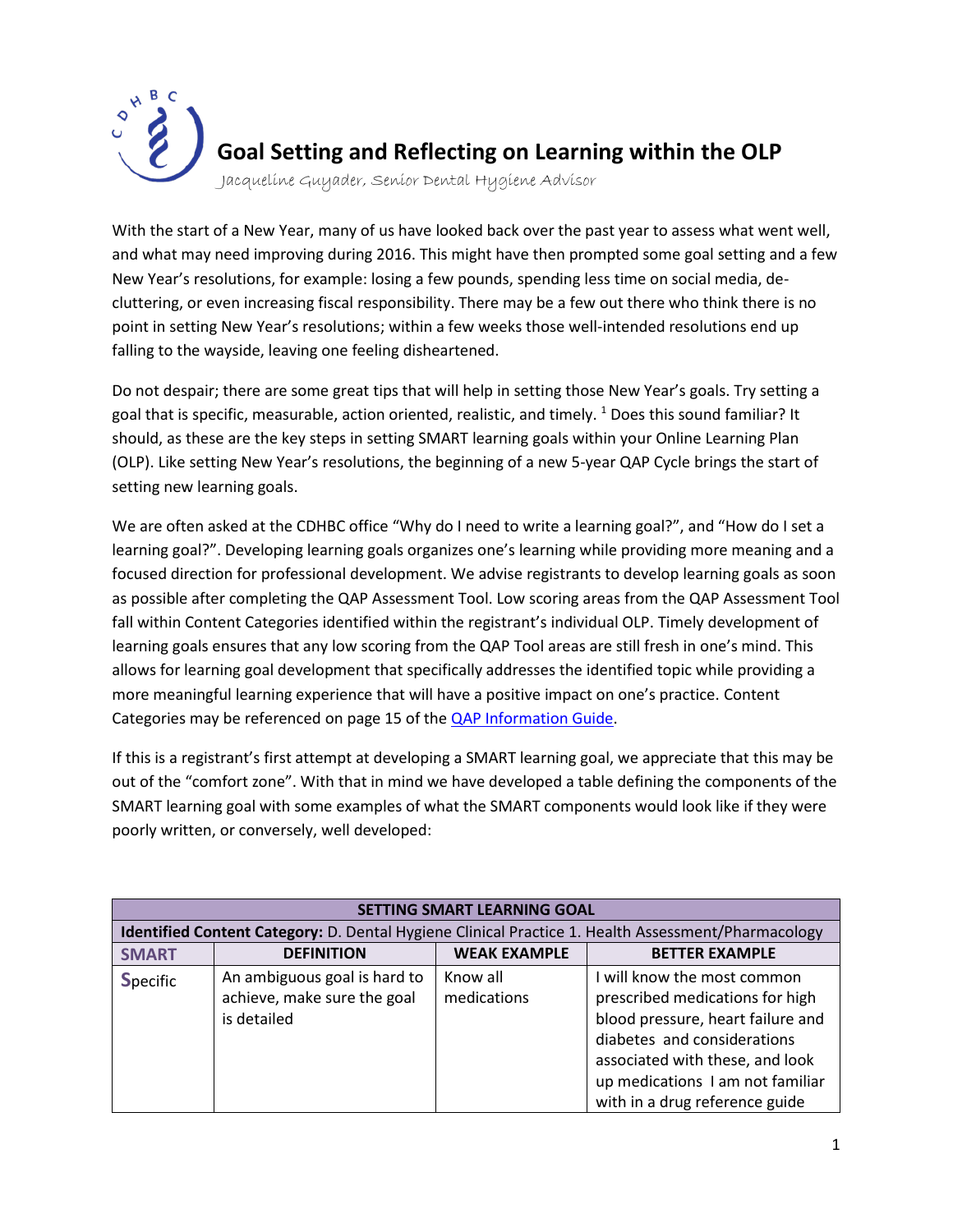| <b>Measurable</b>                                       | Include tangible criteria to<br>know when the goal is<br>completed                                                                                                                                                                                                                                                                                                           | Have a drug<br>reference book                                                                                                                                                                | Purchase the text Drug<br>Information Handbook for<br>Dentistry (21 <sup>st</sup> ed) to reference in<br>my operatory                                                                                                                                                                                                        |
|---------------------------------------------------------|------------------------------------------------------------------------------------------------------------------------------------------------------------------------------------------------------------------------------------------------------------------------------------------------------------------------------------------------------------------------------|----------------------------------------------------------------------------------------------------------------------------------------------------------------------------------------------|------------------------------------------------------------------------------------------------------------------------------------------------------------------------------------------------------------------------------------------------------------------------------------------------------------------------------|
| Action<br>Oriented                                      | Include an action verb to<br>provide a greater<br>understanding along with<br>providing an observable<br>product                                                                                                                                                                                                                                                             | I will look up<br>medications                                                                                                                                                                | I will purchase the Drug<br>Information Handbook for<br>Dentistry (21 <sup>st</sup> Ed) to keep in my<br>operatory in order to review any<br>medications clients are taking I<br>am not familiar with. This will<br>ensure I understand any<br>considerations or<br>contraindications associated with<br>dental hygiene care |
| Realistic                                               | Is the goal realistic?<br>Can it truly be achieved?<br>Is it reasonable?<br>The goal should be attainable<br>and challenging                                                                                                                                                                                                                                                 | I will memorize all<br>drugs associated<br>with<br>cardiovascular<br>disease and<br>diabetes and any<br>side affects they<br>may have that<br>could interfere<br>with dental<br>hygiene care | By March 31, 2016 I will have the<br>Lexicomp Drug Handbook in my<br>operatory and ensure I reference<br>any medications I am not familiar<br>with that clients are taking to be<br>familiar with any considerations<br>or contraindications for dental<br>hygiene care                                                      |
| Timely                                                  | Set a due date for when the<br>goal will be accomplished                                                                                                                                                                                                                                                                                                                     | I will purchase a<br>new edition of a<br>drug information<br>guide                                                                                                                           | By the end of March 2016 I will<br>purchase the 21 <sup>st</sup> edition of the<br>Drug Information Handbook for<br>Dentistry                                                                                                                                                                                                |
| <b>Final</b><br><b>SMART</b><br><b>Learning</b><br>Goal | By March 31, 2016, I will have purchased the 21 <sup>st</sup> edition of the Drug Information<br>Handbook for Dentistry. I will reference medications I am not familiar with associated<br>with diabetes, hypertension, and heart failure to be aware of any considerations or<br>contraindications to dental hygiene care so I ultimately provide safe care for my clients. |                                                                                                                                                                                              |                                                                                                                                                                                                                                                                                                                              |

Another question presented to us at the College is "What is expected when writing a reflection on learning?" By definition, "reflection" guides life-long learning and contributes to improvements in one's dental hygiene practice; as such, it is a critical component of one's OLP. Reflecting on a learning experience may be challenging to begin with, as it is often complicated to put personal thoughts and feelings of growth on paper if this is not already a practiced habit. It is more common to write a description of the learning activity in a factual format. However, writing a reflection involves not just the facts but the thoughts, values, and feelings on how the learning provided a better understanding and/or changed one's practice.<sup>2</sup>

It is important to remember that reflection related to professional learning should be in one's own words. Discuss the specifics of what you have taken away from the learning activity and how the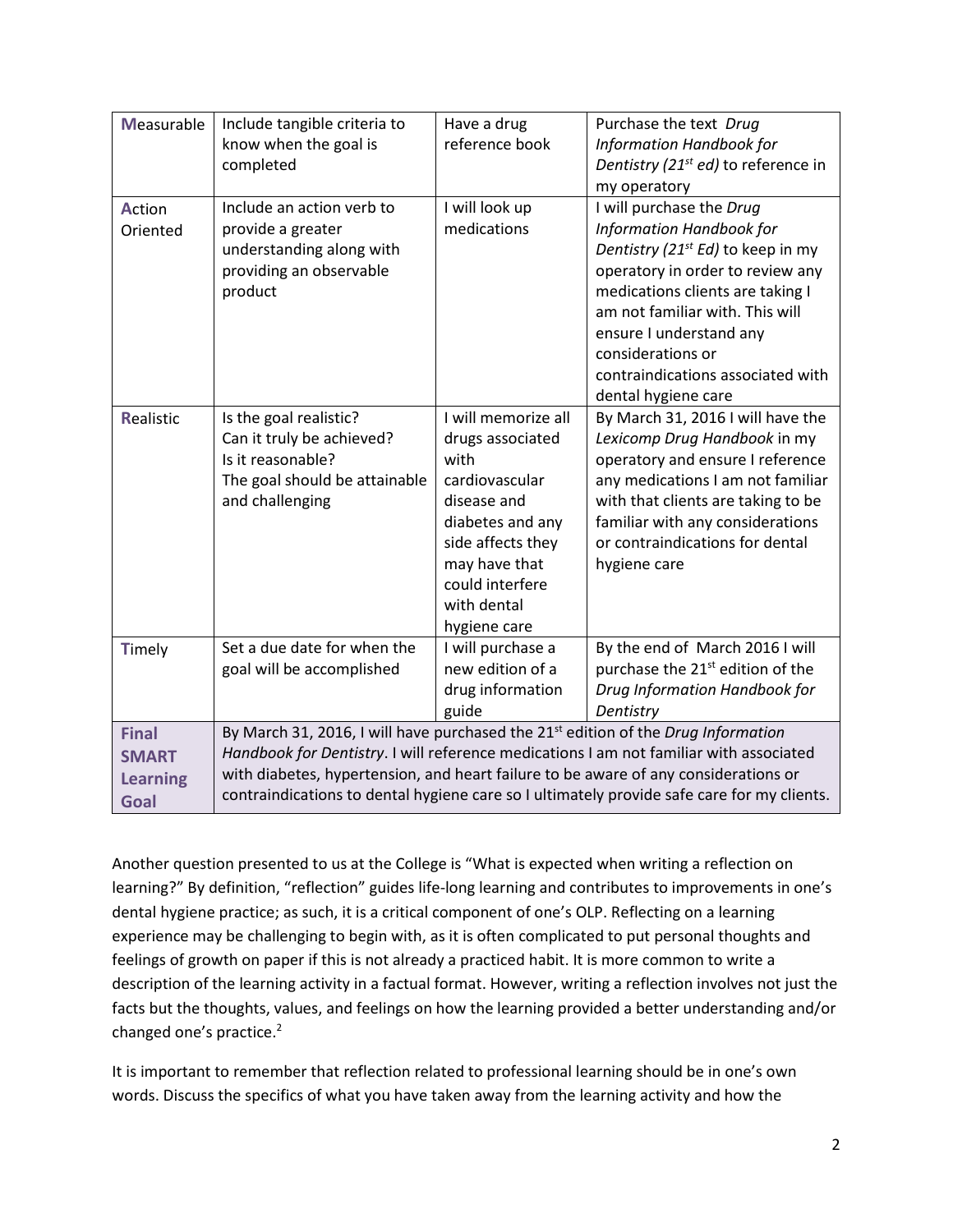learning or a specific component of the learning has been incorporated into your practice setting. There are several ways to develop a reflective statement; the *4 th Edition of Dental Hygiene Theory and Practice* identifies one such model titled "The 4 R's of Reflection". These include revisit, react, relate, and respond. <sup>2</sup> This 4 R formula for reflective writing is one of several methods to start building the skill of developing meaningful reflections on learning within one's OLP. The following chart summarizes these 4 reflective points.<sup>2</sup>



Whether reflecting on last year's resolutions or planning for the development of your learning goals for the next 5 year QAP Cycle, understanding how to create a meaningful learning goal and continued practice will improve one's confidence over time. Reflection is a critical component of ongoing learning, and in combination with a well-developed learning goal, it will provide continued professional growth in one's practice.

The College has several resources meant to assist registrants as they become familiar with developing learning goals and writing reflections based on a learning activity. The following resources may be found by visiting the CDHBC website or clicking on the link provided:

- **[OLP PowerPoint](http://www.cdhbc.com/News-Events/OLP-Power-Point.aspx)**
- **[SMART Learning Goal Tips](http://www.cdhbc.com/Documents/QAP-Tips-for-Setting-Smart-Learning-Goals-(2).aspx)**
- **[SMART Learning Goal Worksheet](http://www.cdhbc.com/Professional-Development/Quality-Assurance/Online-Learning-PLan/SMART-Learning-Goal-Work-Sheet.aspx)**

## **References:**

1. College of Dental Hygienists of BC (2016). *Quality assurance program information guide*. Available from[: http://www.cdhbc.com/Documents/CDHBC\\_QAP.aspx](http://www.cdhbc.com/Documents/CDHBC_QAP.aspx)